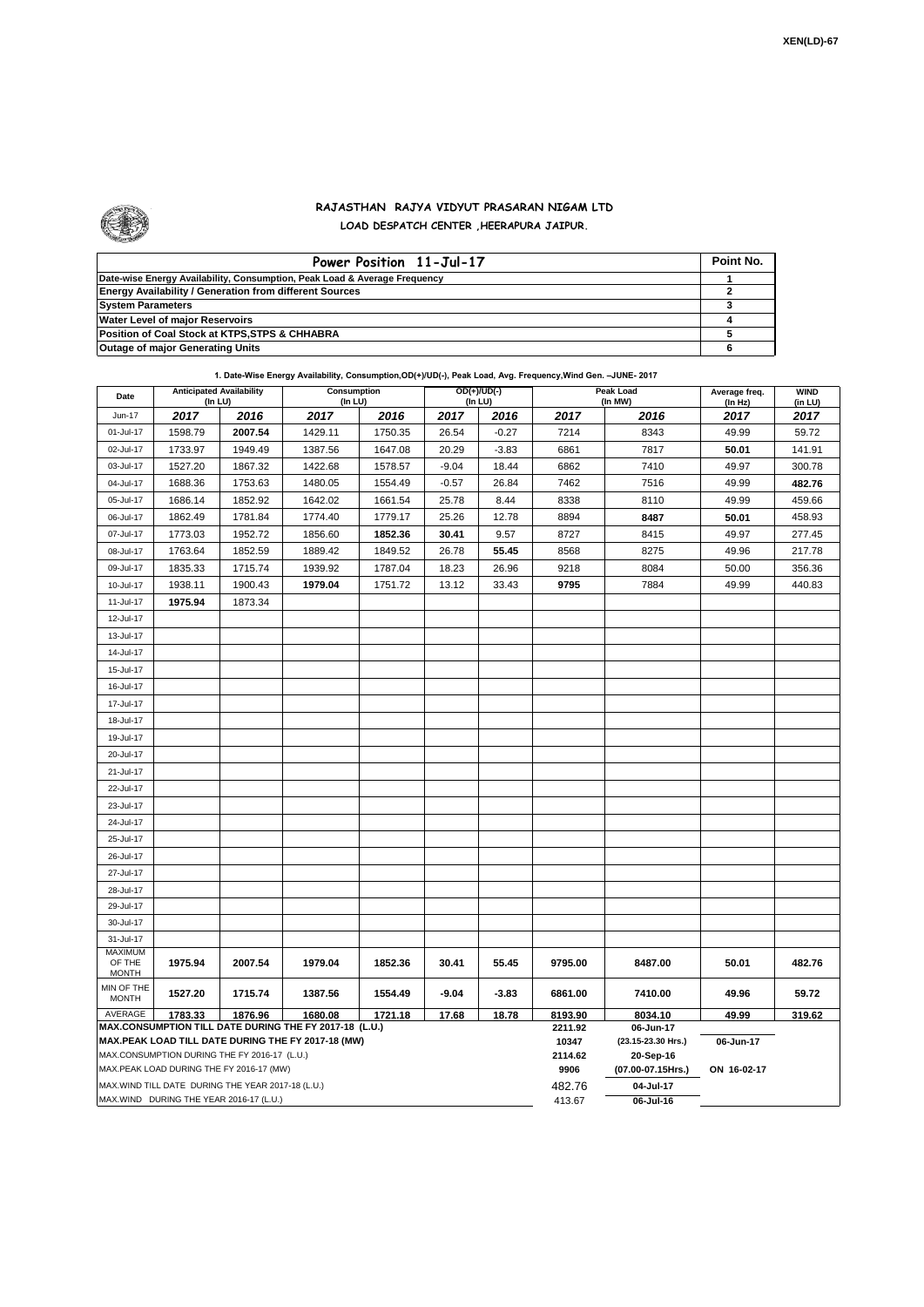| 2. Anticipated Availability/Generation From Different Sources |  |  |  |
|---------------------------------------------------------------|--|--|--|
|                                                               |  |  |  |

| S.No.             | (In LU)<br>Sources Available to Rajasthan / Installed      | <b>Prior</b>    | <b>Prior</b>   | Actual             |
|-------------------|------------------------------------------------------------|-----------------|----------------|--------------------|
|                   | Capacity as on 30.09.2016                                  | assessment of I | assessment of  | Energy             |
|                   | (In MW)                                                    | Avail. For next | Avail.         | Received           |
|                   |                                                            | Dav             |                |                    |
|                   |                                                            |                 | 10-Jul-17      |                    |
| 1                 | KTPS (1240/1240)                                           | 130.00          | 130.00         | 113.12             |
| $\mathbf{2}$<br>3 | STPS (1500/1500)<br>DHOLPUR GAS CCPP (330/330)             | 55.00<br>0.00   | 55.00<br>0.00  | 45.03<br>0.00      |
| 4                 | RAMGARH (273.5/273.5)                                      | 44.00           | 45.00          | 42.68              |
| 5                 | RAPP-A(200/200)                                            | 38.00           | 38.00          | 39.92              |
| 6                 | MAHI (140/140)                                             | 0.00            | 0.00           | 0.00               |
| 7                 | CHAMBAL (RPS+JS) (135.5/271)                               | 0.00            | 0.00           | 0.00               |
| 8                 | GIRAL LIGNITE (250/250)                                    | 0.00            | 0.00           | 0.00               |
| 9                 | CHHABRA TPS 1000/1000)<br>ADANI (TPS) + KALISINDH (TPS)    | 108.00          | 108.00         | 207.47             |
| 10                | (1200+1200/1320+1200)                                      | 288.00          | 275.00         | 234.30             |
| 11                | WIND FARM (3980.40/4119.15)                                | 380.00          | 350.00         | 440.83             |
| 12                | SOLAR POWER(737.70/1295.70)                                | 0.00            | 0.00           | 0.00               |
| 13                | CAPTIVE POWER PLANTS                                       | 0.00            | 0.00           | 0.00               |
| 14                | REGIONAL (INTRA STATE) O.A. (VLTPS)                        | 0.00            | 0.00           | 0.00               |
| 15                | OPEN ACCESS                                                | $-86.71$        | $-70.16$       | $-70.16$           |
| 16<br>17          | BIOMASS - (101.95/119.25)<br>BARSINGHSAR LTPS(250/250)     | 6.00<br>54.00   | 6.00<br>53.00  | 6.02<br>50.16      |
| 18                | RAJWEST (1080/1080)                                        | 201.00          | 201.00         | 147.14             |
|                   | <b>TOTAL (A): 1-18</b>                                     | 1217.29         | 1190.84        | 1256.51            |
| 19                | <b>BBMB COMPLEX</b>                                        |                 |                |                    |
|                   | a) BHAKRA(230.79/1516.3)                                   | 38.64           | 37.91          | 38.18              |
|                   | b) DEHAR (198/990)                                         | 28.99           | 29.37          | 29.30              |
|                   | c) PONG (231.66/396)                                       | 14.63           | 9.83           | 15.17              |
|                   | TOTAL: a TO c                                              | 82.26           | 77.10          | 82.65              |
| 20                | <b>CENTRAL STATIONS</b><br>d) SINGRAULI (300/2000)         | 79.69           | 83.08          | 76.62              |
|                   | e) RIHAND<br>(310.24/3000)                                 | 80.86           | 85.66          | 81.82              |
|                   | f) UNCHAHAR-I(20/420)                                      | 3.01            | 0.45           | 1.95               |
|                   | g) UNCHAHAR-II& III(61/630)                                | 8.68            | 3.03           | 7.73               |
|                   | h) INDIRA GANDHI STPS(JHAJHAR) 0.00/1500)                  | 0.00            | 0.00           | 0.00               |
|                   | i) NCTPS DADRI St-II (43.22/980) + DADRI-TH                | 3.00            | 2.17           | 3.97               |
|                   | j) DADRI GAS (77/830)                                      | 3.07            | 5.44           | 3.69               |
|                   | k) ANTA<br>(83.07/419)<br>I) AURAIYA<br>(61.03/663)        | 0.00<br>0.00    | 0.00<br>0.00   | 0.00<br>0.00       |
|                   | m) NAPP<br>(44/440)                                        | 9.07            | 9.14           | 9.14               |
|                   | n) RAPP-B<br>(125/440)                                     | 31.26           | 31.26          | 31.26              |
|                   | o) RAPP-C<br>(88/440)                                      | 19.38           | 19.38          | 19.38              |
|                   | p) SALAL<br>(20.36/690)                                    | 4.79            | 4.79           | 4.67               |
|                   | (70.37/720)<br>g) URI                                      | 16.74           | 16.62          | 16.32              |
|                   | r) TANAKPUR (10.86/94)                                     | 2.06            | 2.47           | 2.33               |
|                   | s) CHAMERA - (105.84/540)                                  | 25.15           | 25.15          | 25.15              |
|                   | t) CHAMERA-II (29.01/300)                                  | 6.98            | 6.98           | 6.98               |
|                   | u) CHAMERA-III (25.21/231)<br>v) DHAULIGANGA (27/280)      | 6.02<br>6.42    | 6.02<br>6.50   | 6.02<br>6.31       |
|                   | w) DULHASTI (42.42/390)                                    | 10.09           | 10.09          | 10.09              |
|                   | x) SEWA (13/120)                                           | 2.17            | 2.17           | 2.17               |
|                   | y) NJPC (112.00/1500)+RAMPUR(31.808/412.02)                | 34.13           | 34.13          | 34.13              |
|                   | z) TEHRI (75/1000)                                         | 5.40            | 4.50           | 4.50               |
|                   | aa) KOTESHWR (33.44/400) + PARBATI3 (56.73/520)            | 20.40           | 20.40          | 28.61              |
|                   | ab) TALA                                                   | 3.93            | 3.90           | 3.90               |
|                   | ac) MUNDRA UMPP (380/4000)                                 | 69.12           | 69.12          | 69.12              |
|                   | ad) SASAN (372/3960)<br>ae) FRKKA+KHLGN+TLCHR (70.18/3940) | 83.83<br>21.24  | 89.07<br>27.85 | 62.72<br>13.48     |
|                   | af) URS POWER(DADRI TH-I)                                  | 0.00            | 0.00           | 0.00               |
|                   | TOTAL SCHEDULE(a TO af)                                    | 638.75          | 646.47         | 614.72             |
|                   | LOSSES                                                     | $-17.23$        | $-17.65$       | $-23.28$           |
|                   | NET SCHEDULED                                              | 621.53          | 628.81         | 591.44             |
| 21                | BILATERAL (REG.) EXCL. BANKING                             | 26.23           | 26.23          | 26.23              |
| 22                | <b>BANKING</b>                                             | -48.28          | -48.28         | $-48.28$           |
| 23                | BILATERAL(INTER-REG.). EXCLUDING (ISOA &                   | 83.75           | 78.61          | 83.27              |
| 24                | <b>BANKING)</b><br>INTER STATE OPEN ACCESS (BILATERAL+IEX) | 86.71           | 70.16          | 70.16              |
|                   | <b>INDIAN ENERGY EXCHANGE</b>                              | $-11.30$        | $-13.41$       |                    |
| 25                | <b>TOTAL(B): (19 TO 25)</b>                                | 758.65          | 747.26         | $-13.41$<br>709.41 |
|                   | TOTAL GENERATION (A +B) : 1 TO 25                          |                 |                | 1965.92            |
|                   | OVER DRAWAL (+)/UNDER DRAWAL (-)                           |                 |                | 13.12              |
|                   | <b>GRAND TOTAL</b>                                         | 1975.94         | 1938.11        | 1979.04            |
|                   | <b>LAST YEAR</b>                                           | 1873.34         | 1900.43        | 1751.72            |